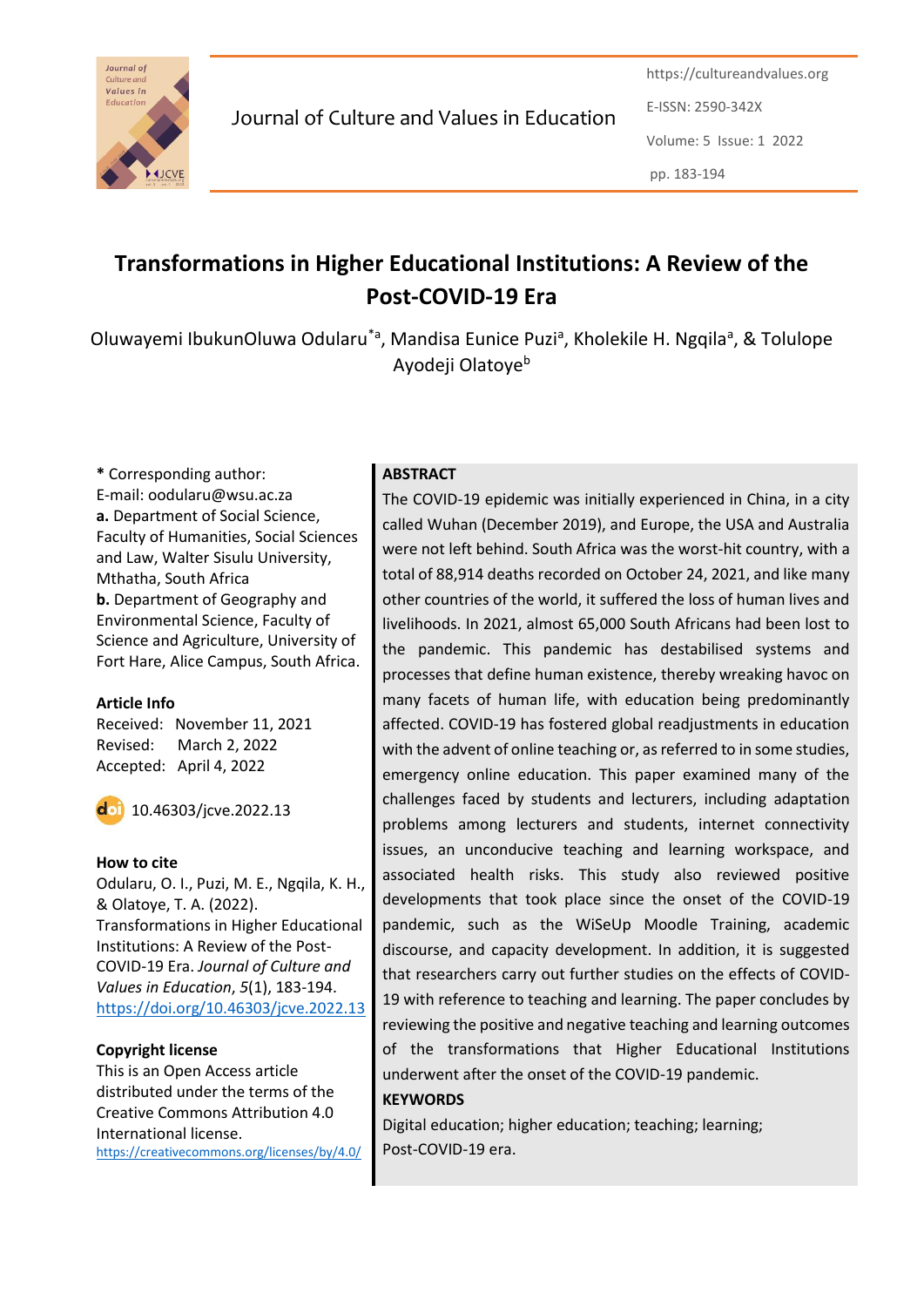### **INTRODUCTION**

Online learning was hastily imposed due to the COVID-19 pandemic. Several stakeholders in the e-learning processes of Higher Educational Institutions (HEIs) underwent a myriad of challenges while adapting to the Covid era. Over 300 new infectious diseases have emerged around the world from 1940 to 2021 (Tabish, 2020). Hence, over 30% of the incidence of disabilities in humans are associated with infectious diseases, affecting life expectancy, resulting in reduced work efficiencies and increasing morbidity (Tabish, 2020). Men and microorganisms have been co-existing since the advent of civilisation, although the situation has worsened on account of the ever-increasing human populations sizes. In addition, several human interventions have been carried out across the globe, culminating in higher infection rates.

As of October 2021, nearly 90,000 South Africans had been lost to COVID-19. The world reacted to the COVID-19 pandemic, mobilising generous amounts of resources at a considerable speed (Affouneh et al., 2021). The causal agent of the disease was recognized and hitherto sequenced by scientists in China (Bergquist, 2020). Several potential treatments were proposed and with ongoing research, vaccines have been produced to reduce causalities associated with COVID-19 (Yan et al., 2020). However, underprivileged individuals that have limited access to good living conditions are seriously challenged and will likely be negatively impacted (Ghaebi et al., 2020). As the world experiences a pandemic, it is important for policymakers and governments across the globe to seek preventive measures and proper health care services with regard to the levels of poverty and hunger ravaging the poor. The COVID-19 pandemic could also facilitate the spread of other preventable diseases, thereby making the economic recovery COVID-19 much harder (Hall, 2020; Yi et al., 2020).

Clinical analyses of the symptoms associated with Covid 19 are carried out and include chest imaging data (Shaw et al., 2020). However, the infection is confirmed by a genetic evaluation of samples derived from the respiratory organs (e.g., throat swabs) and infected patients are kept in intensive care. It is also imperative to state that social distancing is vital to regulate the spread of the virus on global scale (Lotfi & Hamblin, 2020) as it reduces infection rates, keeping our healthcare facilities from becoming overpowered.

There is a strong relationship between stress responses and perceived social connectedness, and more visible effects are observable among isolated and lonely individuals. Consequently, enhancing mental health is vital to improving the physical health of the infected persons being treated (Walsh, 2020). Thus, mental health should be considered the utmost priority. From the foregoing, technology plays a vital role in mitigating negative effects of social distancing, as it enables communication between family and friends, even from afar. Be that as it may, social distancing should be considered as a momentary phenomenon and not a permanent occurrence.

Several strategies involving opinion leaders, community leaders, and responsible print and electronic media should be adopted to control the pandemic and the virus from spreading further. COVID-19 could become widespread like the Human Immuno-Deficiency Virus (HIV).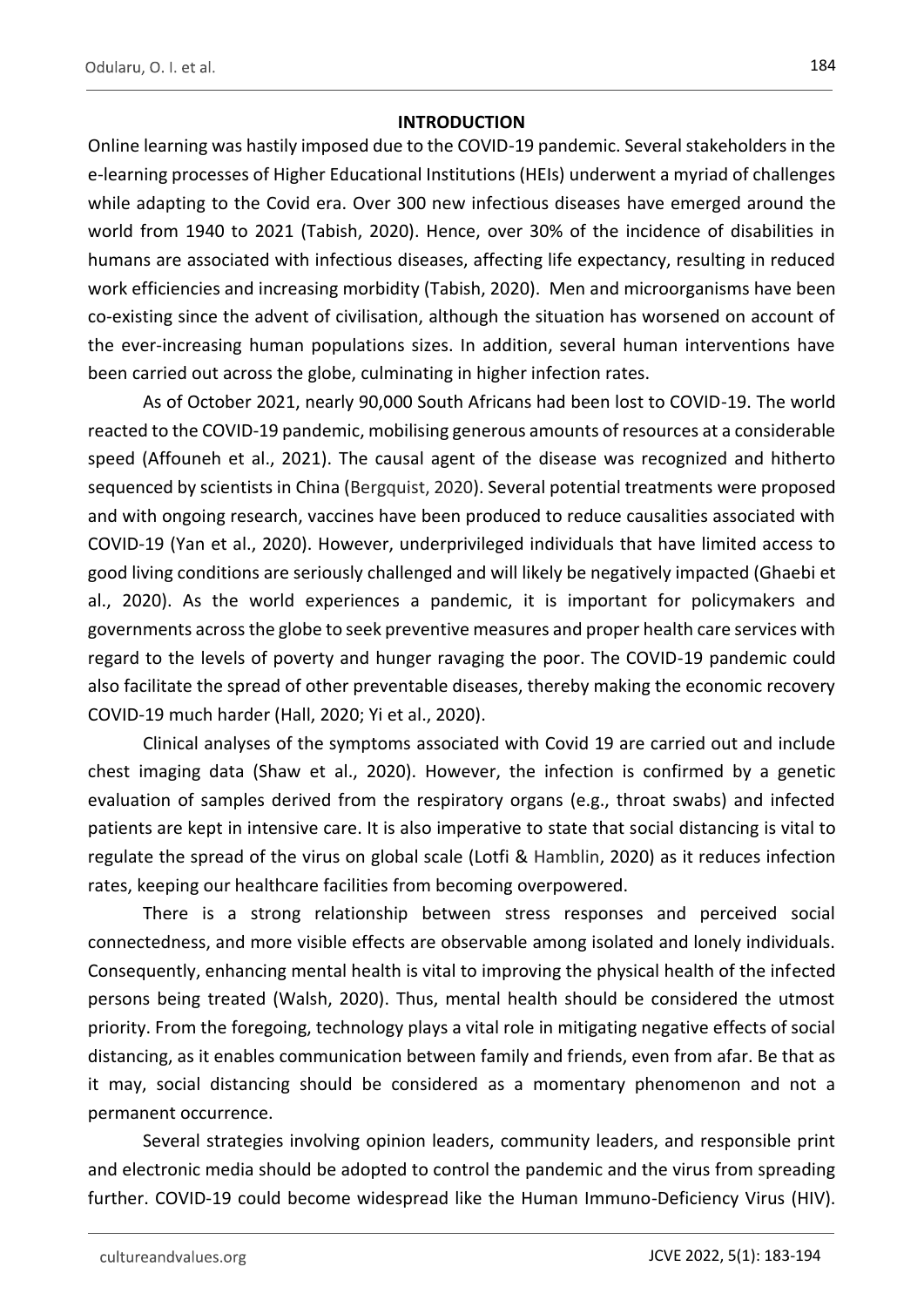Thus, with effort, the disease may be controlled to reduce risks, and it is the responsibility of all persons to contribute to ameliorating the pandemic (Raoofi et al., 2020). It is also imperative to state that factors that promote good living habits, such as food, shelter, and adequate healthcare facilities should be provided to deprived human populations. Equally crucial is the care for refugees and internally displaced people (IDPs), as they require special attention (Alio et al., 2020).

The current COVID-19 pandemic has suddenly and dramatically influenced social relationships, work ethics and living on a global level (Hua & Shaw, 2020). Accordingly, Piccarozzi et al. (2021) highlighted the importance of technology, which has assumed a crucial role in encouraging Higher Educational Institutions (HEIs) to begin and/or complete their digital evolution processes, especially in the Covid 19 era. Technological tools have greatly enhanced teaching and learning in numerous forms since the initial stages of the pandemic and have brought significant changes to the administration of HEIs globally, which faced new challenges and new curriculum requirements (Mishra et al., 2020). COVID-19 has guided academia all around the world to the observation and in-depth research of the aftermath and impacts of the pandemic on educational management, learning and teaching, with many studies on this field surfacing within a short period of time. Hence, numerous studies have highlighted the importance of fully conceptualising the repercussions of this pandemic and of developing strategies to withstand the epidemic within HEIs (Egron-Polak et al., 2015).

Studies have investigated some of the strategies adopted by HEIs to fight the COVID-19 pandemic (Elsaid et al., 2021). Such strategies are essential to help HEIs overcome the lockdown, which continued from 2020 to 2021. For example, the QS, Educations, and Study Portals websites recently conducted research surveys concerning the COVID-19 impact on education for the academic staff and students COVID-19. However, it is also crucial to note that very few empirical studies have assessed this phenomenon. Furthermore, few studies that seek to correlate the performance of students in online distance learning during the lockdown with the conventional classroom education approach are available.

This research is premised on the clarion call made by the World Health Organization soliciting the development of scientific research. This paper reviews how HEIs are handling the major transformations associated with the migration to online education in teaching and learning (Blin & Munro, 2008). This investigation contributes to knowledge on insightful teaching on the transition from the interrupted "face-to-face" learning (FTFL) period to online education (Rensburg, 2020). This paper also elucidates the usage of technological platforms and tools used to obtain online information (e.g., to stream conferences, for video conferences and web-based learning platforms), which bring innovative e-learning methodologies. Additionally, the recommendations based on findings of this paper will speed up the improvement of how HEIs deal with the pandemic and enhance the adaptation of HEIs to the Covid situation by making recommendations of further investigations on effective and practical e-learning methods. Consequently, it will enhance research studies conducted by academic staff and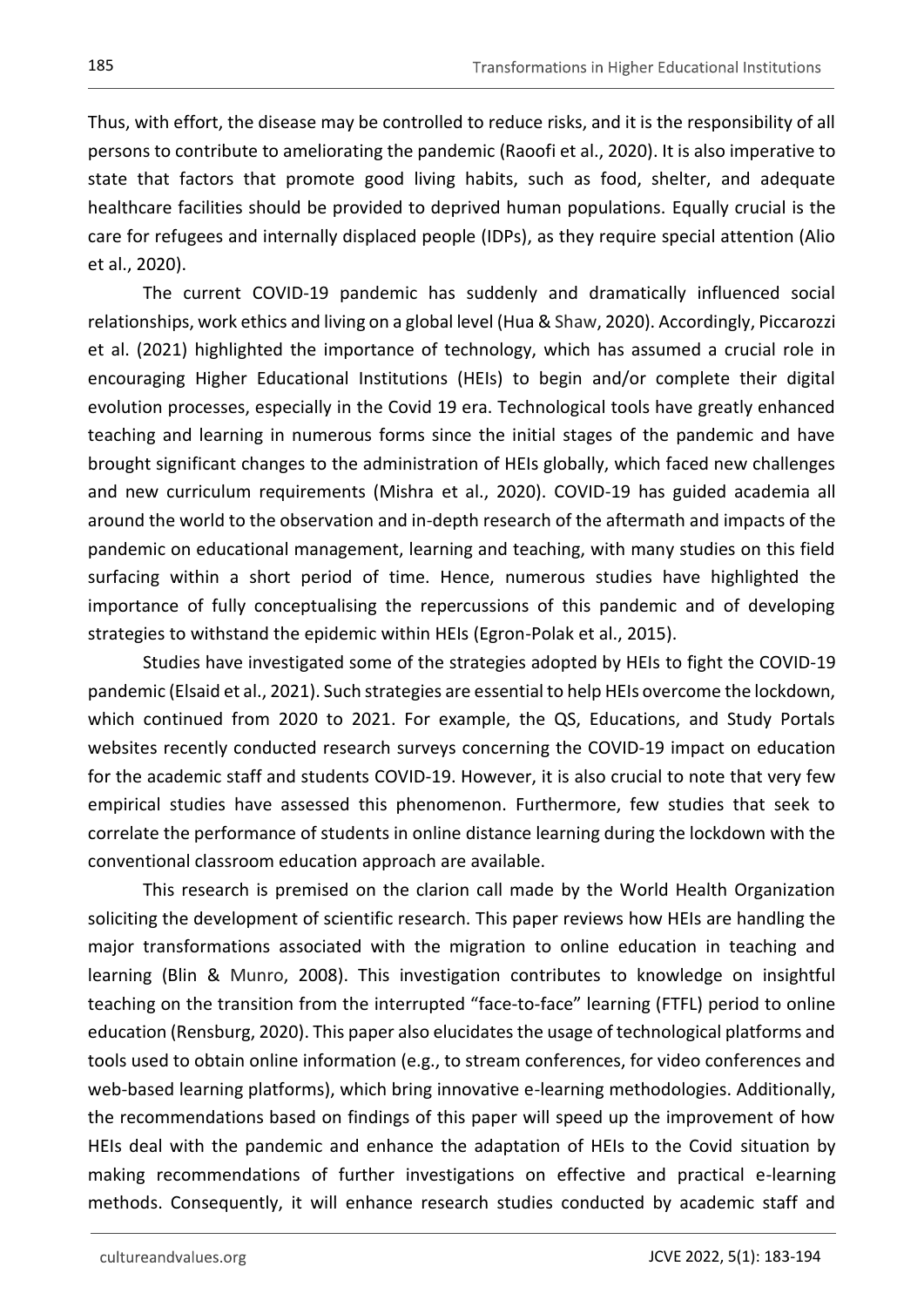students through the usage of online education in their academic plans, especially in HEIs challenged by a lack of IT infrastructure and skills.

#### **LITERATURE REVIEW**

The pandemic has seriously impacted academic activities in HEIs, thereby transforming educational activities (Marinoni et al., 2020; Mishra et al., 2020). The unprecedented disruption caused by the COVID-19 has resulted in world economies cutting down budgets and in some HEIs of many developing countries downsizing academic personnel (García-Morales et al., 2021, Krishnamurthy, 2020; Nicola et al., 2020). In addition, social distancing measures, the imposition of lockdowns and the stoppage of personal contact have also been entrenched by governments at local and international scales in an attempt to mitigate the spread of the virus.

All over the world, and since the beginning of 2020, there has been only one topic of interest – the COVID-19 pandemic. Numerous studies have sought to determine the correlation between student performance in HEIs when in FTFL and online (remote) education (Hicham et al., 2020). COVID-19 With the health crisis it caused and the number of infected people still on the rise, it is difficult to foresee its impact on the economy and society at large (Hodgson et al., 2021). First detected in China, coronavirus has travelled to 213 countries and territories, infected over eleven million citizens, and claimed the lives of over 530,000 people at the time of this writing. Several countries have implemented health, economic and social measures to face the contagion, seeking to "flatten its curve" until vaccines to combat the disease are developed (Anderson et al., 2020). How long the impact of COVID-19 will last and how efficient the measures taken to face it are not known (Karabag, 2020). Hence, the pandemic has compelled several HEIs to make substantial adjustments to their usual academic engagements and processes, thereby leading many academics and students in HEIs across the world to promptly adapt to online teaching methods. Accordingly, many academics have adopted new online teaching techniques, despite the minimal prior experience (Dhawan, 2020; Alhammadi, 2021).

Khan et al. (2021) reviewed studies published in the United Kingdom, China, USA, and several other countries that focused on the impact of Covid-19 on HEIs and predicted COVID-19 developments after the onset of the pandemics seeking to analyse the impact of technology in transforming digital learning during the Covid19 era. This review, in turn, examined emerging evidence on the effects of the COVID-19 pandemics on HEIs and assessed changes in e-learning that occurred in the sector. Hence, the evaluation of knowledge gaps related to the effects of the COVID-19 pandemics on education and of the need to transform traditional education methods into enhanced e-learning and teaching techniques will result in empirical solutions to some of the aforementioned challenges COVID-19 (Sun et al., 2008).

Nachit and Belhcen (2020) stated that several countries, especially the emerging ones, are still struggling with the development of their digital education, which requires an initial construction and maturation of a digital infrastructure (i.e., fibre-optic networks, wireless-based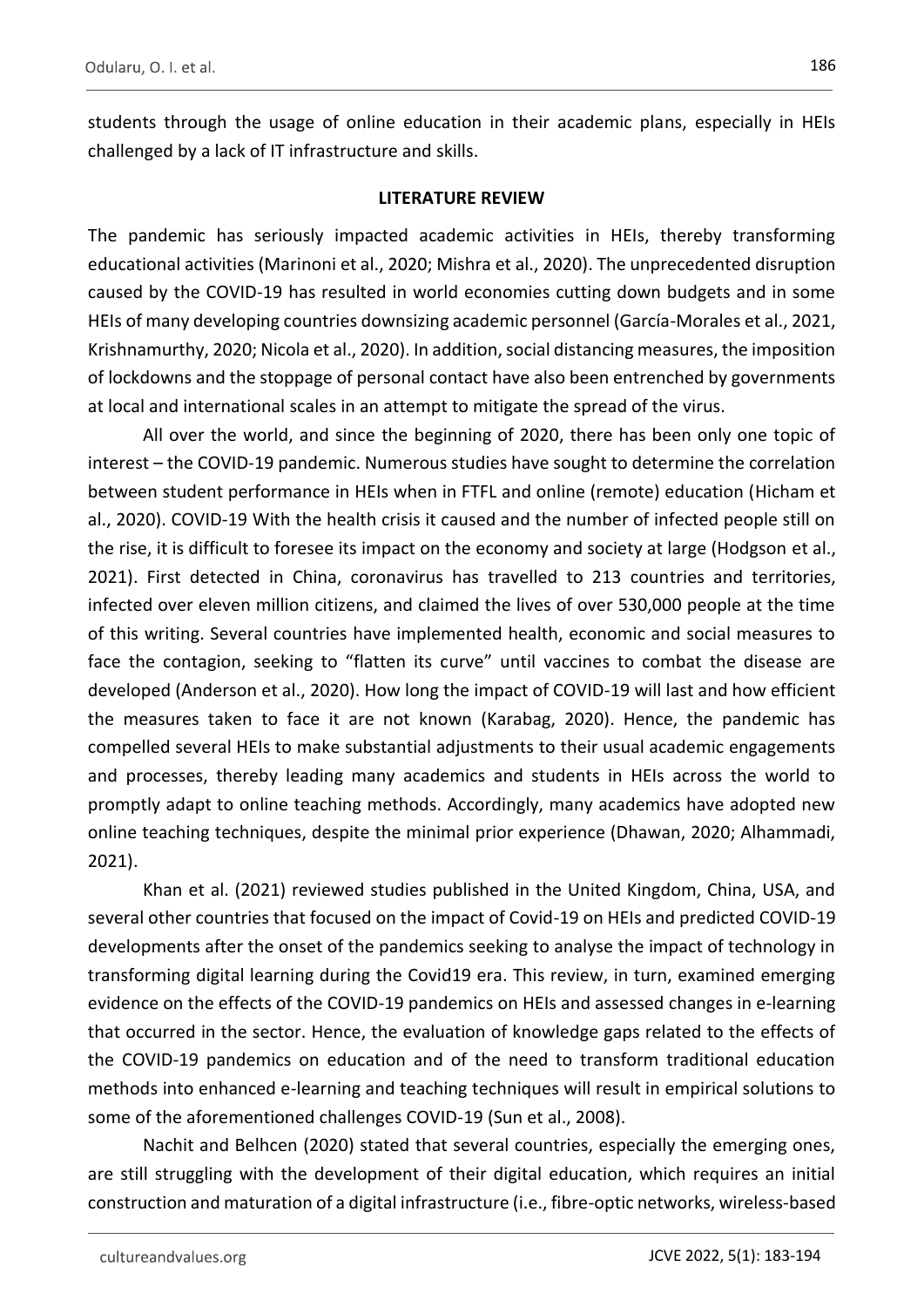ICT, digital technologies, artificial intelligence, big data, cloud computing, etc.) including software that would ensure a 24/7 online real-time connectivity. The development of a certain level of awareness regarding the importance of digital transformation within HEIs improves the skills of staff members and students, results in a better understanding of the changes occurring in the global academic environment, and significantly increases the ability of HEIs to embrace and use digital technologies (i.e., digital readiness).

Studies report educational disruptions within HEIs on account of the COVID-19 pandemic in over thirty countries under three main categories, namely (1) exacerbated inequities and gaps in the use of technology, (2) different evaluation and assessment methods, and (3) the use of online control of unethical academic behaviour (Elsaid et al., 2021). In addition, Hjelsvold et al. (2020) examined the feedback of 300 undergraduate students and 56 lecturers on distance education during the COVID-19 lockdown in Norway and reported that the lack of resources available and short time reduced their preference for online learning. The main factors influencing the online experience of students included the need to give feedback to their lecturers, participation in group discussions/assignments, usage of online tutorials for group work exercises, and the lecturers reported to provide a prompt communication regarding summative and formative assessments, assignments, examinations, and to use teaching support tools that enable the online interactions between students and lecturers, and among students, enhancing home-study experience (Hjelsvold et al., 2020). HEI administrators reported that online education favoured timely communication with students, particularly concerning examination petitions and regulations, provided student support as regards teaching approaches, and enhanced collaboration between the academic staff (Cahill et al., 2010). Additionally, Pholotho and Mtsweni (2016) stated that the general online (remote) learning experience resulting from the COVID-19 lockdown experienced in some Egyptian HEIs was positive, and therefore recommended the future application of this learning method.

Digital transformation can be better termed as the complete result or an important development in societal transformation (Kalimullina et al., 2021; Mbunge, 2020). Accordingly, digitisation and technology are perceived as developments in many studies. Emerging technologies are urgently required for efficient global efforts in preventing, monitoring, predicting, tracking and treating the COVID-19 pandemic, as well as in the allocation of resources and development of vaccines (Greiner et al. (2019). Also, COVID-19 effects have been reported to cause a radical transformation of education and training in HEIs, which led students and lecturers to swiftly imbibe an e-learning culture (Dwivedi, 2020; García-Morales et al., 2021). In a review, Carolan (2020) reported that the sudden shift in education strategies caused HEIs to evolve into online teaching in the fastest possible time. Consequently, the teaching staff executed and acclimatised to the use of technological resources, despite lacking the technological abilities for online teaching. Hence, HEIs should make provisions for digital transformations and foster a culture of online education. There is no doubt that the advent of disruptive innovation comes with uncertainty and risk, but it also encourages new opportunities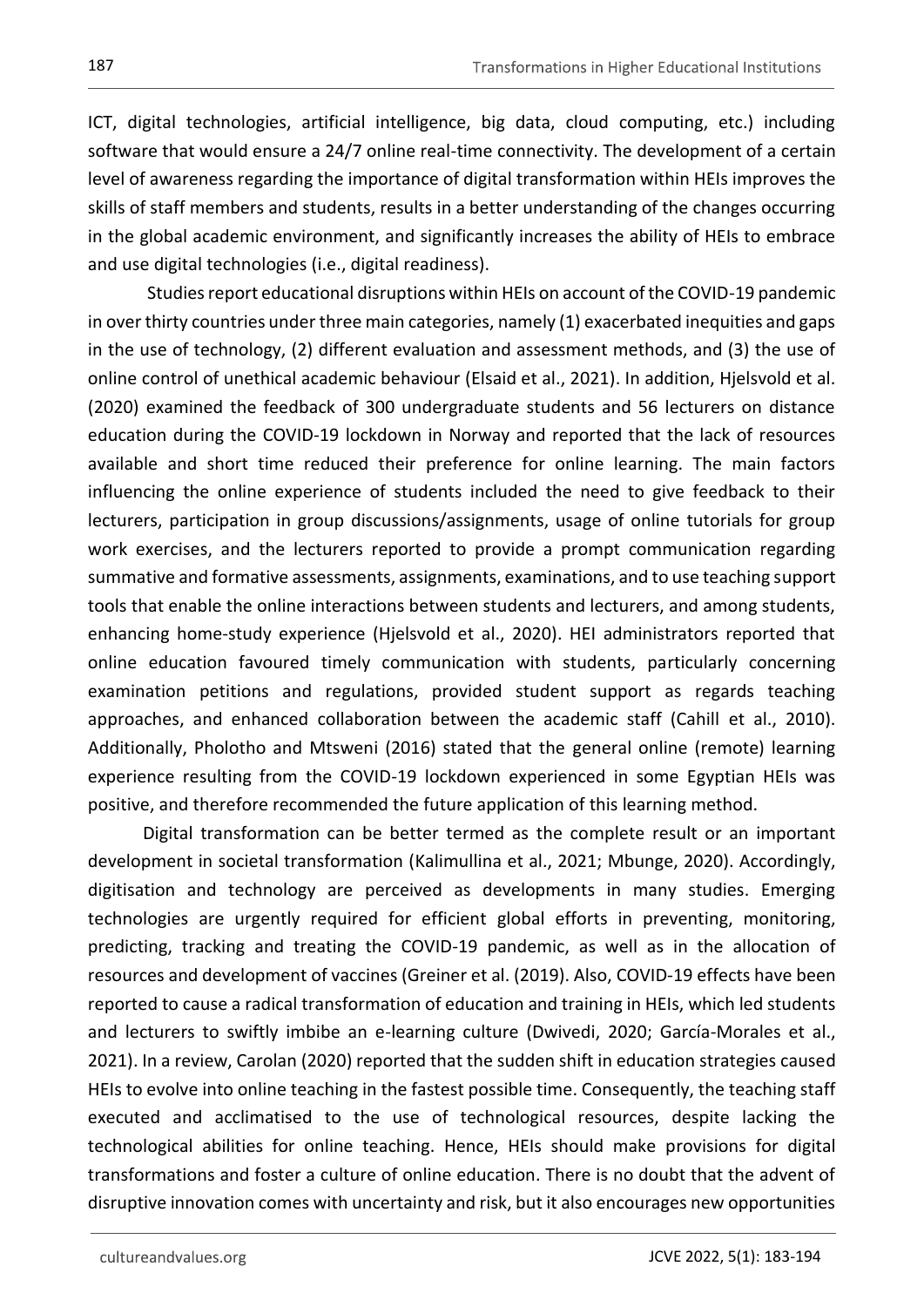which foster an innovative culture (Habibu et al., 2012). It is also imperative to state that the positive evolution of HEIs from obsolete teaching and learning methods should promote participatory strategies, which support the transparent assessment of outcomes as well as evidence-based decision-making (Mishra et al., 2020). Hence, the pandemic will accelerate technological developments of HEIs worldwide (Krishnamurthy, 2020). Accordingly, it is imperative for HEIs to redesign their learning and teaching strategies to face the COVID-19 situation, and to be aware of potential barriers, thereby recognising new systems and tools that incorporate online education into the teaching-learning processes (Carolan, 2020).

Dwivedi (2020) reported that online teaching saved time in delivering lectures compared with physical, face-to-face, teaching and learning methods. Also, learning must be more effective and prompter in online than in a physical face-to-face session. Students enjoyed the online learning method, which may be more effective than the conventional person-to-person teaching approaches. For example, academics share their screens for practical demonstrations that students could follow on their laptops, and consequently respond to problems associated with their course. This screen-sharing approach may have fostered an increased the independence among students compared to when they would ask each other for help in a physical group environment. The students may also solicit help from their colleagues in more subtle ways, such as posting queries or questions in their online chat groups, thereby feeling less self-conscious than when they raise their hands amid their peers in classroom environments (Davison, 2020).

Thaba- Nkadimene (2020) reviewed higher education prefaces of academic and researchbased responses to the research question 'What are the challenges of implementing e-learning in rural HEIs in South Africa?', focusing on the Multimodal Learning and e-learning protocols developed during COVID-19 lockdown in rural and under-privileged South African HEIs. The researchers stated that e-learning refers to learning with the use of technology and of the internet. Therefore, e-learning can be defined as "the use of technology to deliver learning and training programmes".

Jereb and Šmite (2006) defined e-learning as the use of information and communications technology in the operationalisation of synchronous/asynchronous learning activities. The academy and students believe that e-learning broadens access, increases flexibility and is a preferred modality due to its cost-effectiveness (Ellis, 2009). The main challenges faced by students from poor family backgrounds are having access to educational technologies and internet connectivity (Abdullah, 2016). The COVID-19 era has compelled HEIs across the world to shift from traditional strategies of curriculum delivery to digital platforms, requiring drastic changes from the FTFL that took place within four-walled lecture halls, despite the inequality among countries and institutions, and the unveiled and exposed students (Mahaye, 2020). Mahaye (2020) further elucidated that navigating blended learning that combines physical contact learning with online and virtual learning was not a novelty for privileged HEIs and students, because teaching and learning continued during COVID-19 lockdown without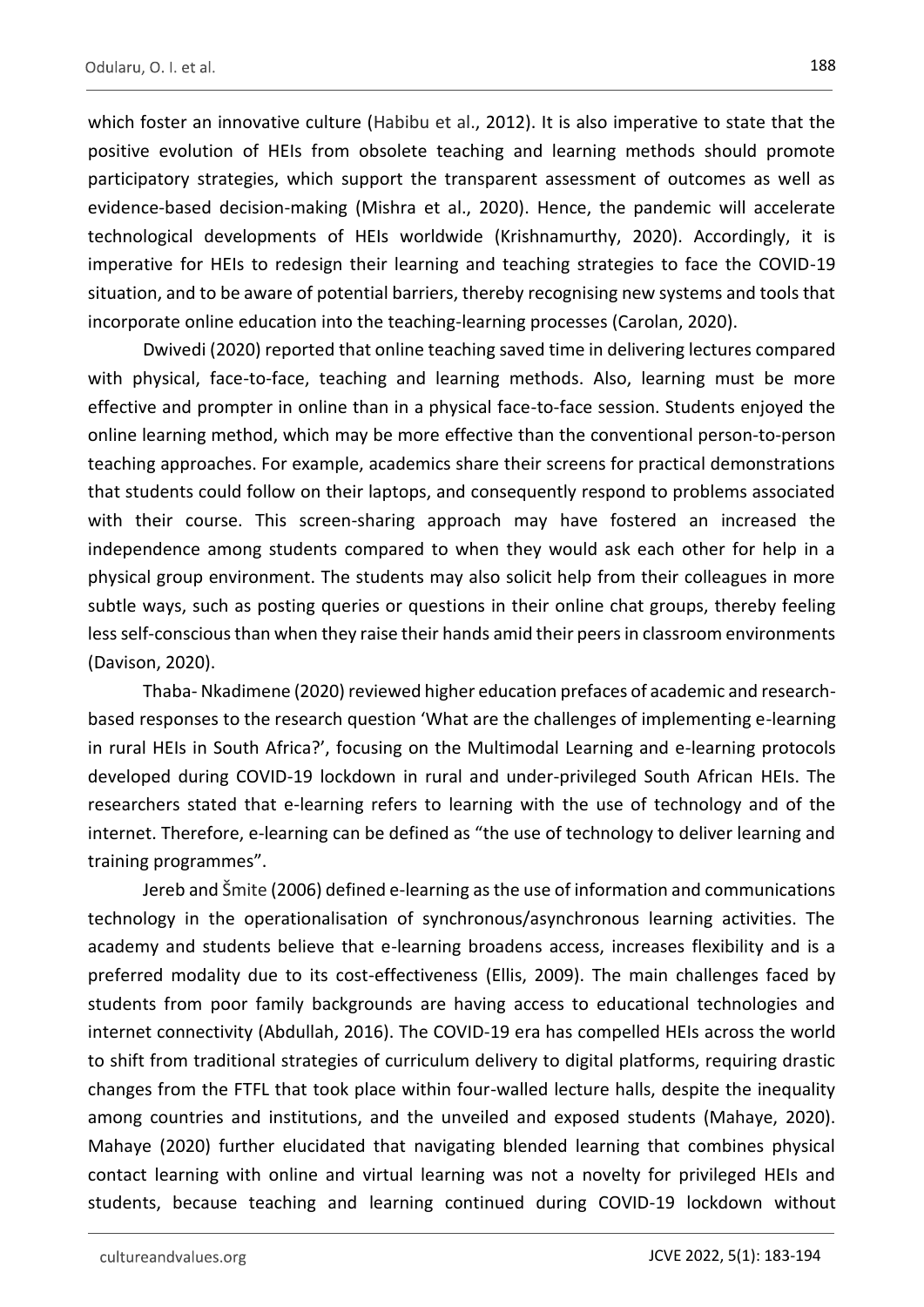spectacular challenges for such privileged institutions and students COVID-19. More privileged institutions experienced a minimal loss of learning time during the pandemic, while it was a challenging task for the less privileged institutions to put infrastructure and plans in place to ensure that the academic year was not lost due to access challenges.

Nearly 80% of the South African students in HEIs were isolated during phases 4 and 5 of the COVID-19 lockdown, with no teacher-learner interaction, relying on the TV and radio media, when such devices were available (Spaull, 2013). Similarly, public HEIs and especially the disadvantaged institutions from apartheid South Africa, experienced a lot of challenges and could not easily transit knowledge through virtual and online learning without existing learning platforms, thereby being limited by the HEIs' infrastructural capacity, lack of digital skills of faculty members, and the critical access challenges experienced by students.

These historically disadvantaged HEIs experienced technological, infrastructural and academic staff capacity limitations, once many of the HEIs used Blackboard Learning Management and had limited internal capacity. According to Pholotho & Mtsweni (2016), to ensure continued learning during Covid-19, the Blackboard function must be incorporated to enhance interactive learning. Additionally, the lack of interactive learning infrastructure was aggravated by the lack of digital skills of the faculty members, as has been previously reported (Lekgothoane & Thaba-Nkadimene, 2019). According to Harding et al. (2018), stated that the lack of time is a considerable barrier to staff usage of the VLE and staff usage is primarily for the distribution of resources, communication and assignment submission. As an intervention strategy, the university started providing Blackboard training that included Introduction to Blackboard, Blackboard Ultra, and Blackboard Assessment. Access challenges faced by students in HEIs were identified as the biggest challenge and required increased infrastructure quality. HEI students did not have laptops and lacked internet connectivity in remote rural communities. Following a promissory note, the Minister of Higher Education was obliged to provide students with laptops and data. However, helping students residing in deep rural areas where there is no internet connectivity was still a challenge. This raised resistance to continuous teaching and assessment by students and assessment was put on hold by the Student Representative Councils (SRC) until all deserving students got laptops and data. In support, Mafolo (2020) reported a limited access to university sites among students staying in remote areas without internet and those in disruptive environments that militated against meaningful learning. Examples of these institutions include the University of Limpopo, Wits, and the University of Johannesburg, illustrating the dichotomies in access and resource availability.

This paper has reviewed numerous contributions of empirical studies conducted by researchers, which elucidate the positive and negative transformations in HEIs during the Covid -19 period. Paradigm shifts from FTFL to online (remote) learning and teaching to reduce some of the learning challenges faced during COVID-19 period are recommended to HEIs. These paradigm shifts involve technology, culture, and human behaviour, where important viewpoints must be considered. According to Nachit and Belhcen (2020), shifting to online learning is the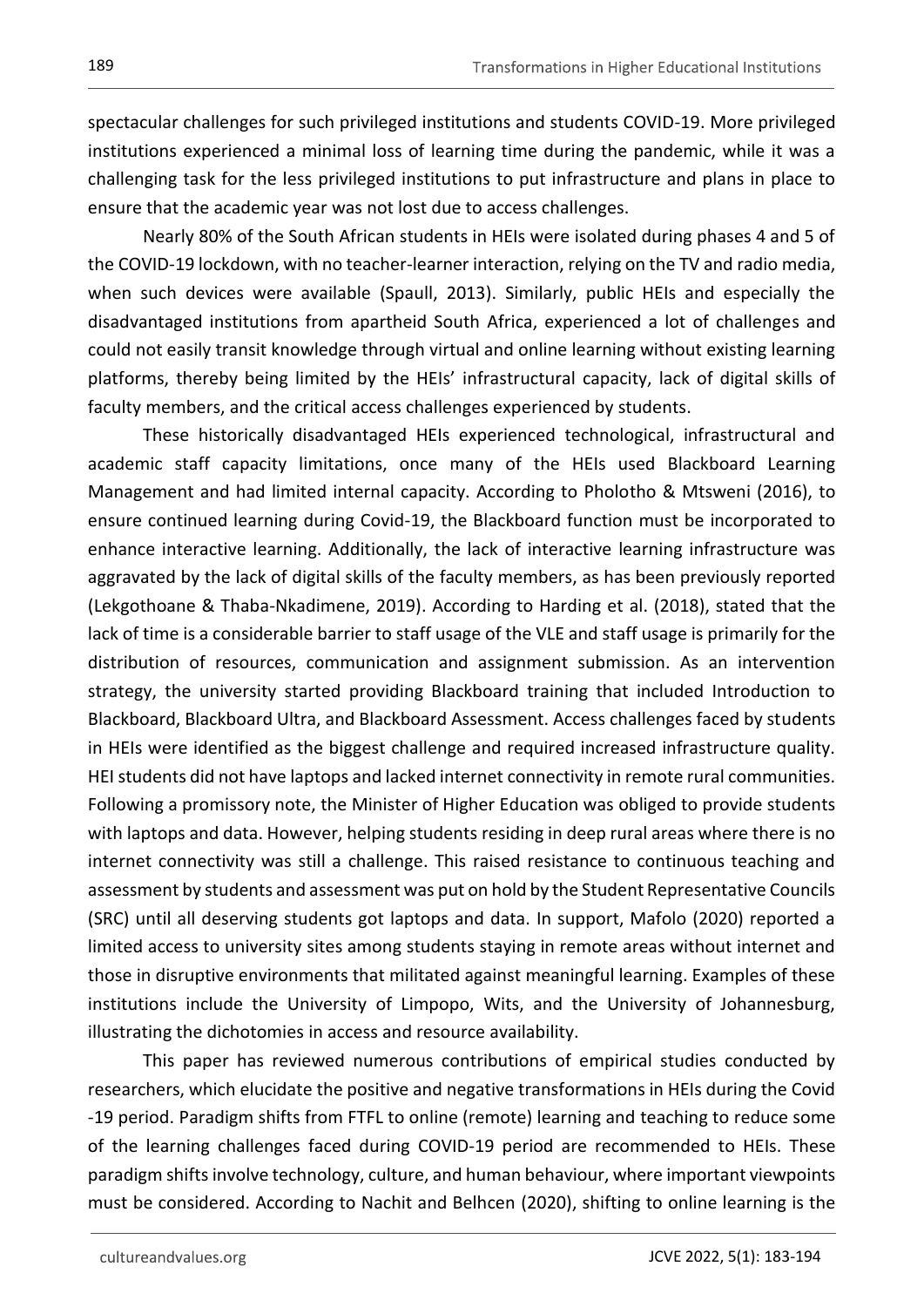most suitable approach for understanding the phenomenon and addressing emerging questions (Creswell et al. 2017). According to Gustafsson (2017), multiple case studies are more likely to provide valuable insights than single case studies. This paper reviewed empirical literature from other researchers that studied transformation within HEIs during the COVID-19 era.

## **CONCLUSION**

The effects of the period after the onset of the COVID-19 pandemic, and the use of technologies and skills that foster online education present exceptional opportunities to transform HEIs on the global scale. The importance of online teaching has increased and will continue even in the post-COVID-19 pandemic. Based on this premise, this paper revealed the usage of technological platforms and tools to support online knowledge attainment strategies (e.g., streaming conferences, video-conferencing tools, web-based learning platforms, educational apps, virtual presentation, online curricula, online messaging tools and others) to support new methodologies that foster e-learning. Online learning, which was hastily forced due to COVID-19 circumstances, caused various players involved in the learning processes in HEIs to experience adaptation challenges. Hence, HEIs consider these challenges and mobilise resources to overcome them in the shortest possible time. In addition, e-learning processes must be explained and the required technical training and support must be provided to academia in general. It is not yet envisaged what implications the shift to online learning and teaching will have on HEIs on the global scene. Nonetheless, HEIs should develop specialised elearning technologies to harness the use of tools that enhance teaching and learning expectations on the global scene. This paper thus reviewed several studies on the transformations of HEIs faced by COVID-19, while considering the positive and negative effects associated with online education during the COVID-19 eraCOVID-19 . On this note, the authors recommend that more studies be conducted on workable education models that can be adapted to current and unanticipated changes in the higher education sector due to the lack of preliminary concerns, thereby promoting a conducive learning environment. Further investigative studies and initiatives channelled towards reducing the COVID-19 impacts will contribute with knowledge and provide important future directions in the advancement of higher education.

## **Acknowledgement**

The authors wish to acknowledge the funding granted for this research by the Directorate of Research and Innovation Department, Walter Sisulu University, Mthatha, South Africa.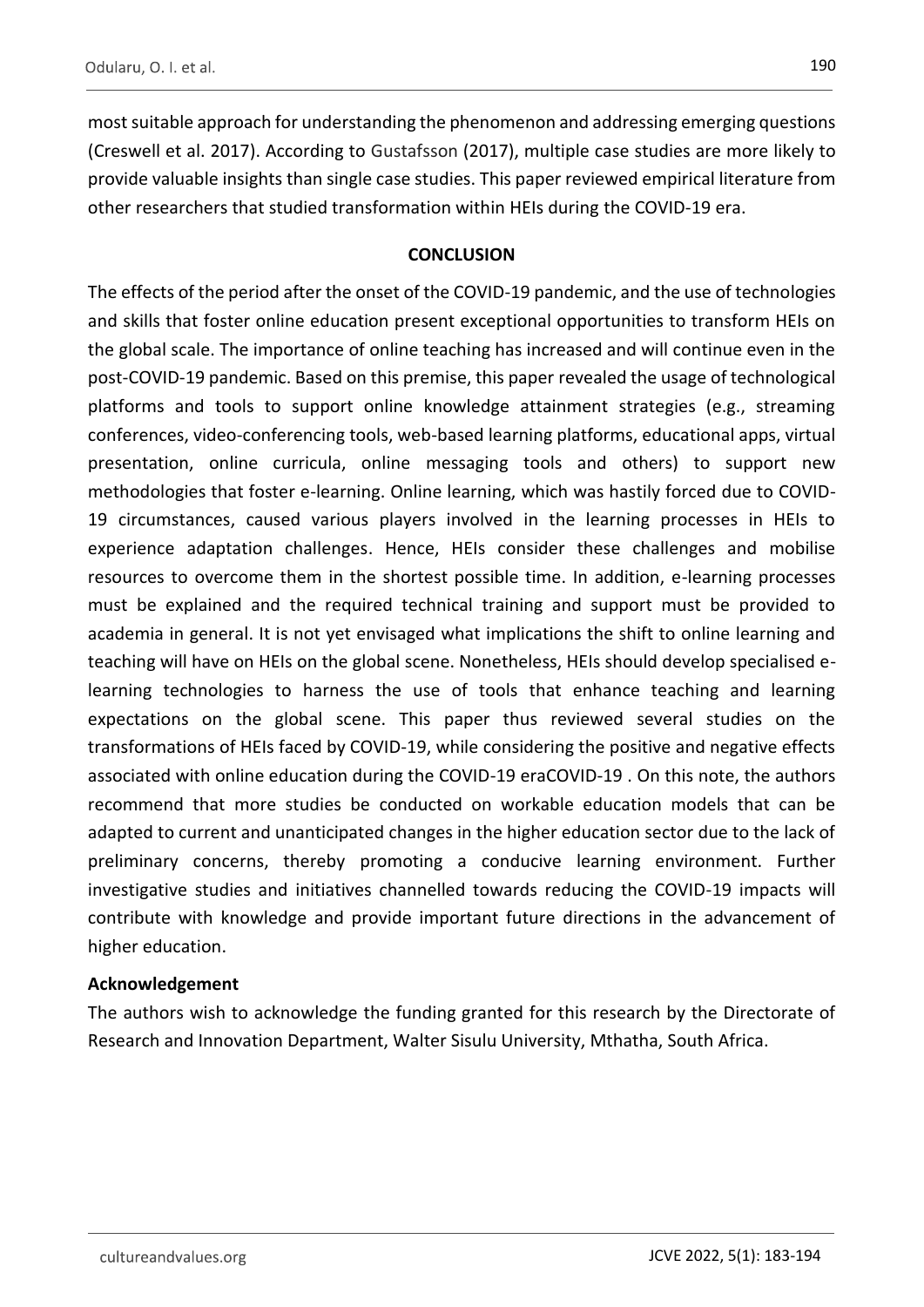#### **REFERENCES**

- Abdullah, H. (2016). *The role of self-stigma in seeking mental health services in the Muslim American community* (Doctoral dissertation, Alliant International University).
- Affouneh, S., Khlaif, Z. N., Burgos, D. & Salha, S. (2021). Virtualization of Higher Education during Covid-19: A Successful Case Study in Palestine. *Sustainability*, *13*(12), 6583.
- Alhammadi, S. (2021). The Effect of the COVID-19 Pandemic on Learning Quality and Practices in Higher Education—Using Deep and Surface Approaches. *Education Sciences*, *11*(9), 462.
- Alio, M., Alrihawi, S., Milner, J., Noor, A., Wazefadost, N. & Zigashane, P. (2020). By refugees, for refugees: refugee leadership during Covid-19, and beyond. *International Journal of Refugee Law*, *32*(2), 370-373.
- Anderson, R. M., Heesterbeek, H., Klinkenberg, D. & Hollingsworth, T. D. (2020). How will country-based mitigation measures influence the course of the COVID-19 epidemic? *The lancet*, *395*(10228), 931-934.
- Bergquist, W. (2020). *Formulating COVID-19 Policies: A Psychological Perspective on Consideration and Compassion*. Library of Professional Psychology.
- Blin, F. & Munro, M. (2008). Why hasn't technology disrupted academics' teaching practices? Understanding resistance to change through the lens of activity theory. *Computers & Education*, *50*(2), 475-490.
- Cahill, J., Turner, J. & Barefoot, H. (2010). Enhancing the student learning experience: the perspective of academic staff. *Educational Research*, *52*(3), 283-295.
- Carolan, C., Davies, C. L., Crookes, P., McGhee, S., & Roxburgh, M. (2020). COVID 19: Disruptive impacts and transformative opportunities in undergraduate nurse education. *Nurse Education in Practice*, *46*, 102807.
- Dhawan, S. (2020). Online learning: A panacea in the time of COVID-19 crisis. *Journal of Educational Technology Systems*, *49*(1), 5-22.
- Egron-Polak, E., Howard, L., Hunter, F. & de Wit, H. (2015). Internationalisation of higher education. *Directorate-General for Internal Policies, European Union*.
- Ellis, R. A., Ginns, P., & Piggott, L. (2009). E‐learning in higher education: some key aspects and their relationship to approaches to study. *Higher Education Research & Development*, *28*(3), 303-318.
- Elsaid, K., Olabi, V., Sayed, E. T., Wilberforce, T. & Abdelkareemd, M. A. (2021). Effects of COVID-19 on the environment: an overview on air, water, wastewater, and solid waste. *Journal of Environmental Management*, 112694.
- García-Morales, V. J., Garrido-Moreno, A. & Martín-Rojas, R. (2021). The transformation of higher education after the Covid disruption: Emerging challenges in an online learning scenario. *Frontiers in Psychology*, *12*, 196.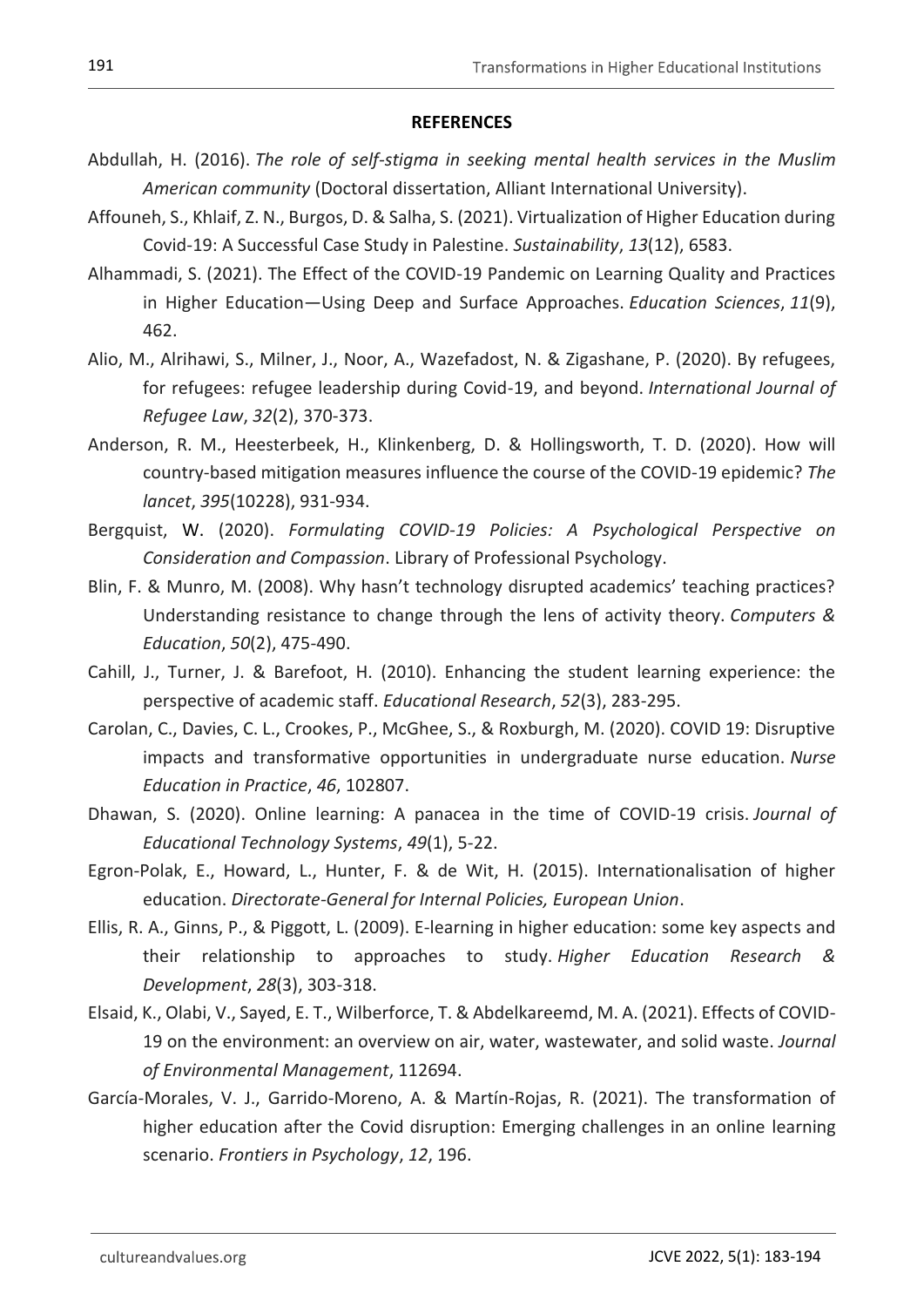- Ghaebi, M., Osali, A., Valizadeh, H., Roshangar, L. & Ahmadi, M. (2020). Vaccine development and therapeutic design for 2019‐nCoV/SARS‐CoV‐2: Challenges and chances. *Journal of cellular physiology*, *235*(12), 9098-9109.
- Greiner, B., Ottwell, R., Vassar, M. & Hartwell, M. (2020). Public interest in preventive measures of coronavirus disease 2019 associated with timely issuance of statewide stay-at-home orders. *Disaster Medicine and Public Health Preparedness*, *14*(6), 765-768.
- Gustafsson, J. (2017). Single case studies vs. multiple case studies: A comparative study. https://www.diva-portal.org/smash/get/diva2:1064378/FULLTEXT01.pdf%20(10
- Habibu, T., Abdullah-Al-Mamun, M. D. & Clement, C. (2012). Difficulties faced by teachers in using ICT in teaching-learning at technical and higher educational institutions of Uganda. *International Journal of Engineering*, *1*(7), 1-10.
- Hall, G., Laddu, D. R., Phillips, S. A., Lavie, C. J. & Arena, R. (2021). A tale of two pandemics: How will COVID-19 and global trends in physical inactivity and sedentary behaviour affect one another? *Progress in cardiovascular diseases*, *64*, 108.
- Harding, S. D., Sharman, J. L., Faccenda, E., Southan, C., Pawson, A. J., Ireland, S. & NC-IUPHAR. (2018). The IUPHAR/BPS Guide to Pharmacology in 2018: Updates and Expansion to Encompass the New Guide to Immuno-pharmacology. *Nucleic acids research*, *46*(D1), D1091-D1106.
- Hicham, B. & Bachir, B. (2020). Using Writing Assistive Technology to Improve EFL University Students Performance. *Quarterly of Iranian Distance Education Journal*, *2*(2).
- Hjelsvold, R., Nykvist, S. S., Lorås, M., Bahmani, A., & Krokan, A. (2020, November). Educators' experiences online: How COVID-19 encouraged pedagogical change in CS education. In *Norsk IKT-konferanse for forskning og utdanning* (No. 4).
- Hodgson, S. H., Mansatta, K., Mallett, G., Harris, V., Emary, K. R. & Pollard, A. J. (2021). What defines an efficacious COVID-19 vaccine? A review of the challenges assessing the clinical efficacy of vaccines against SARS-CoV-2. *The lancet infectious diseases*, *21*(2), e26-e35.
- Hua, J. & Shaw, R. (2020). Corona virus (Covid-19). "infodemic" and emerging issues through a data lens: The case of china. *International journal of environmental research and public health*, *17*(7), 2309.
- Jereb, E. & Šmitek, B. (2006). Applying multimedia instruction in e‐learning. *Innovations in Education and Teaching International*, *43*(1), 15-27.
- Kalimullina, O., Tarman, B. & Stepanova, I. (2021). Education in the Context of Digitalization and Culture: Evolution of the Teacher's Role, Pre-pandemic Overview. *Journal of Ethnic and Cultural Studies*, *8*(1), 226-238. DOI: <http://dx.doi.org/10.29333/ejecs/629>
- Karabag, S. F. (2020). An unprecedented global crisis! The global, regional, national, political, economic and commercial impact of the coronavirus pandemic. *Journal of Applied Economics and Business Research*, *10*(1), 1-6.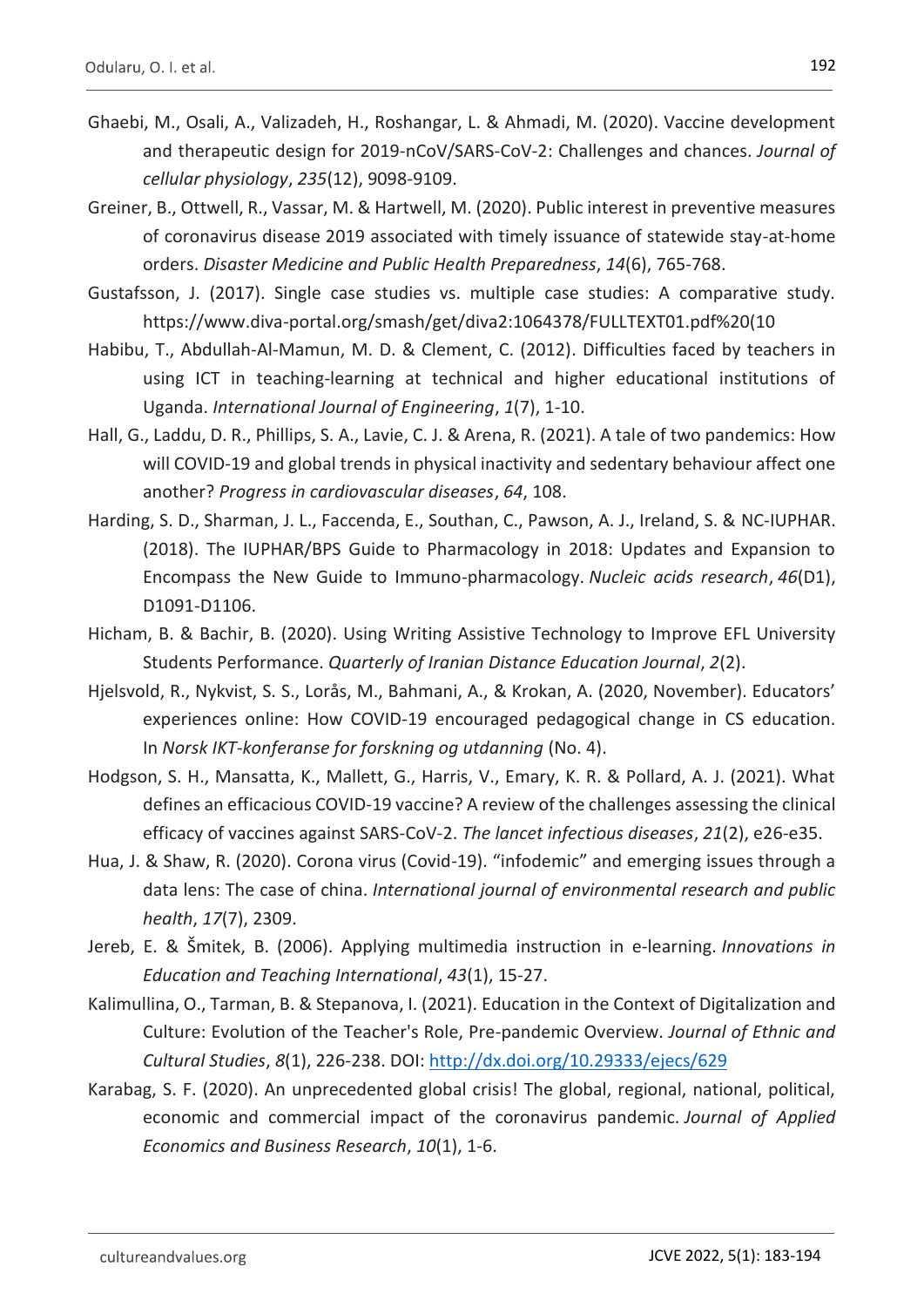- Khan, D. S., Kolarik, J. & Weitzmann, P. (2021). Application of an occupant voting system for continuous occupant feedback on thermal and indoor air quality–Case studies in office spaces. *Energy and Buildings*, *251*, 111363.
- Krishnamurthy, S. (2020). The future of business education: A commentary in the shadow of the COVID-19 pandemic. *Journal of Business Research*, *117*, 1-5.
- Lekgothoane, R. L., & Thaba-Nkadimene, K. L. (2019). Assessing principals' and teachers' perceptions on the implementation of e-Education policy: A case study of four Limpopo project schools. *African Renaissance*, *16*(3), 27-47.
- Lotfi, M., Hamblin, M. R. & Rezaei, N. (2020). Covid-19: Transmission, prevention, and potential therapeutic opportunities. *Clinica chimica acta*, *508*, 254-266.
- Mafolo, K. (2020). The poor at universities left behind in lockdown, says student union. *Daily Maverick*, *25*.
- Mahaye, N. E. (2020). The impact of COVID-19 pandemic on education: navigating forward the pedagogy of blended learning. *Research online*.
- Marinoni, G., Van't Land, H. & Jensen, T. (2020). The impact of COVID-19 on higher education around the world. *IAU Global Survey Report*.
- Mbunge, E. (2020). Integrating emerging technologies into COVID-19 contact tracing: Opportunities, challenges and pitfalls. *Diabetes & Metabolic Syndrome: Clinical Research & Reviews*, *14*(6), 1631-1636.
- Mishra, L., Gupta, T. & Shree, A. (2020). Online teaching-learning in higher education during lockdown period of COVID-19 pandemic. *International Journal of Educational Research Open*, *1*, 100012.
- Nachit, H. & Belhcen, L. (2020). Digital Transformation in Times of COVID-19 Pandemic: The Case of Morocco.<https://ssrn.com/abstract=3645084>
- Nicola, M., Alsafi, Z., Sohrabi, C., Kerwan, A., Al-Jabir, A., Iosifidis, C., ... & Agha, R. (2020). The socio-economic implications of the coronavirus pandemic (Covid-19): A review. *International Journal of Surgery*, *78*, 185-193.
- Pholotho, T. & Mtsweni, J. (2016, May). Barriers to electronic access and delivery of educational information in resource constrained public schools: A case of Greater Tubatse Municipality. In *2016 IST-Africa Week Conference* (pp. 1-9). IEEE.
- Piccarozzi, M., Silvestri, C. & Morganti, P. (2021). COVID-19 in Management Studies: A Systematic Literature Review. *Sustainability*, *13*(7), 3791.
- Raoofi, A., Takian, A., Sari, A. A., Olyaeemanesh, A., Haghighi, H. & Aarabi, M. (2020). COVID-19 pandemic and comparative health policy learning in Iran. *Archives of Iranian medicine*, *23*(4), 220-234.
- Rensburg, I. (2020). Transformation of Higher Education in South Africa, 1995–2016: Current Limitations and Future Possibilities. In *Transforming Universities in South Africa* (pp. 20- 38). Brill Sense.